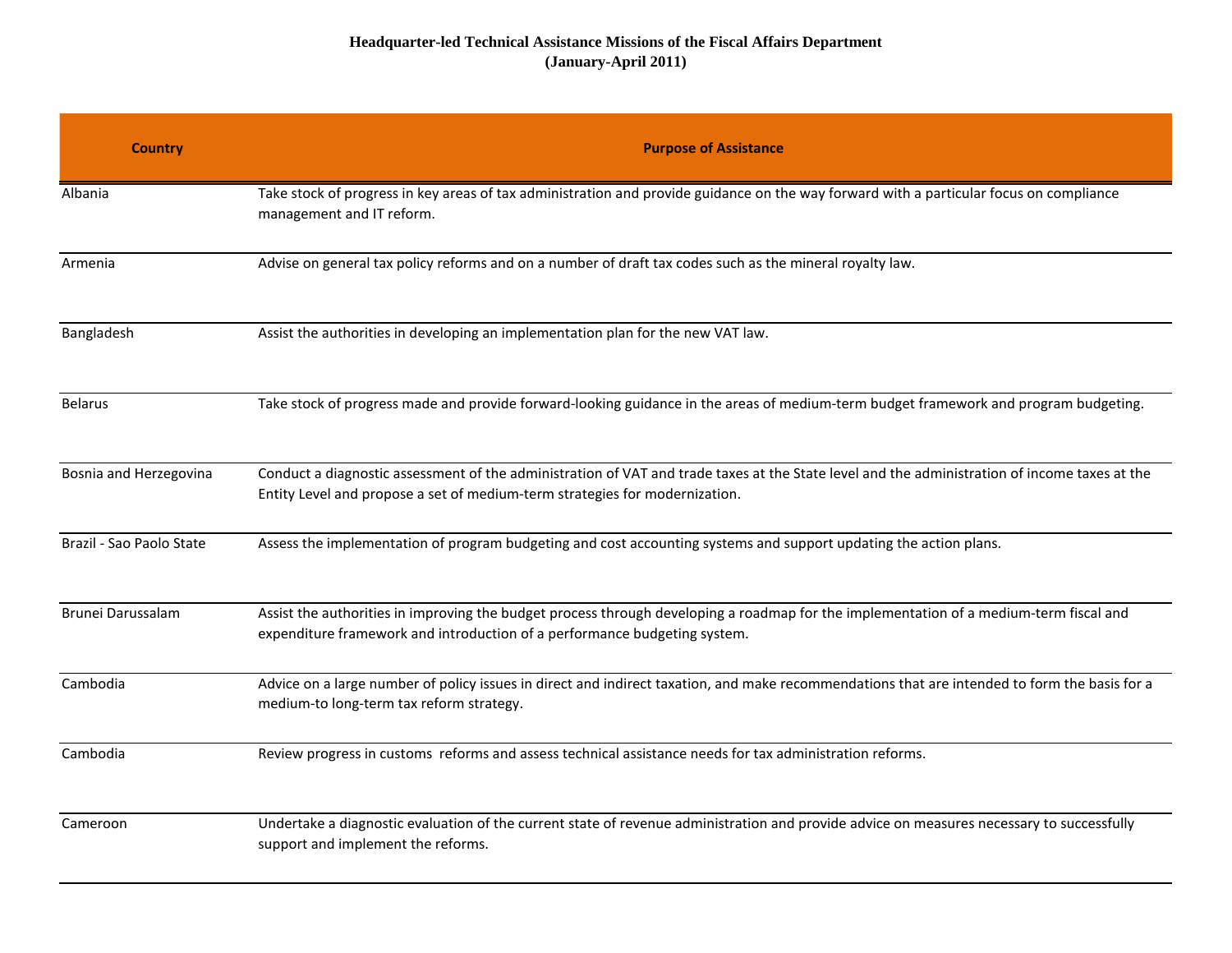| <b>Country</b>                                                           | <b>Purpose of Assistance</b>                                                                                                                                                                                                                          |
|--------------------------------------------------------------------------|-------------------------------------------------------------------------------------------------------------------------------------------------------------------------------------------------------------------------------------------------------|
| <b>CEMAC - Economic</b><br>Community of Central African<br><b>States</b> | Assist the CEMAC Commission present the preliminary drafts of the revised regional PFM directives prepared by FAD and AFRITAC Central.                                                                                                                |
| Colombia                                                                 | Review progress in implementing prior FAD recommendations, particularly in implementing the Tax Compliance Improvement Plan, and to<br>agree on the workplan.                                                                                         |
| Comoros                                                                  | Assess the status of implementation of FAD tax administration reform recommendations and to support the establishment of a unified tax<br>administration.                                                                                             |
| Congo, Democratic Republic<br>ot                                         | Rreview progress on the VAT preparatory work and implementation plan and advise on measures to be taken to implement and administer it<br>successfully.                                                                                               |
| Congo, Republic of                                                       | Assiste the ad-hoc tax commission and other concerned parties on finalizing a medium-term tax reform plan that responds to the objectives<br>enumerated in a 2009 FAD TA report.                                                                      |
| Costa Rica                                                               | Develop an action plan to strengthen the preparation of a medium-term expenditure framework (MTEF) and provide recommendations on the<br>procedural modifications required to the budget process in order to better integrate the MTEF in the process |
| Djibouti                                                                 | Assess the situation of VAT implementation and improve the capacities of the tax administration in administering the VAT.                                                                                                                             |
| Eastern Caribbean Currency<br>Union (ECCU) member<br>countries           | Compile information for the regional paper on St. Vincent and the Grenadines and Dominica, and carry out preliminary analysis on options for<br>rationalizing government expenditures.                                                                |
| El Salvador                                                              | Assess the strengthening of the tax and customs administration following the recommendations of a 2008 FAD TA mission.                                                                                                                                |
| Gambia                                                                   | Review progress in implementing the revenue administration reform program and preparations for VAT implementation and deliver advice on<br>the next steps of reform.                                                                                  |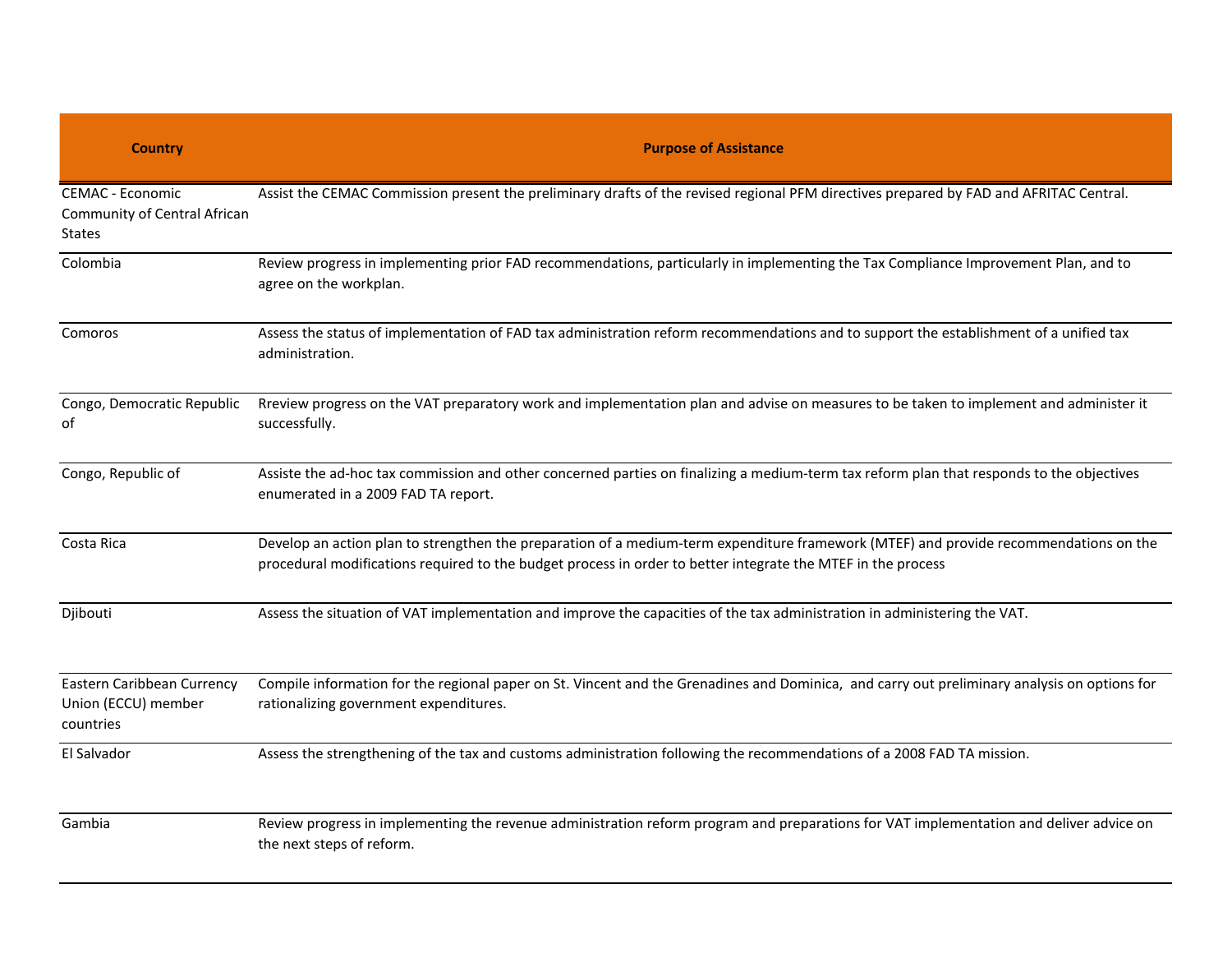| <b>Country</b> | <b>Purpose of Assistance</b>                                                                                                                                                                                                                                                                                                                                                                   |
|----------------|------------------------------------------------------------------------------------------------------------------------------------------------------------------------------------------------------------------------------------------------------------------------------------------------------------------------------------------------------------------------------------------------|
| Gambia         | Review the elements of the petroleum product pricing mechanism; the operation of the mechanism to-date; and provide advice on possible<br>modifications and improvements for smooth implementation of the mechanism.                                                                                                                                                                           |
| Ghana          | Advise on the design and effective administration of a streamlined small taxpayer regime for taxpayers whose turnover does not exceed the VAT<br>threshold.                                                                                                                                                                                                                                    |
| Ghana          | Assess the control mechanisms for both recurrent and capital central government expenditure, and advise on measures to prevent incurrence<br>of fresh arrears.                                                                                                                                                                                                                                 |
| Greece         | Take stock of progress with implementation of the agreed reform program, and provide ongoing technical advice to support implementation<br>efforts.                                                                                                                                                                                                                                            |
| Greece         | Assist the authorities to meet the public financial management (PFM) related structural benchmarks relating to the appointment of accounting<br>officers, collection of arrears data, and preparation of monthly general government fiscal reports; prepare the medium-term fiscal strategy<br>which will guide the preparation of the 2012 budget; and develop a revised PFM reform strategy. |
| Guinea         | Take stock of the post crisis situation in the PFM systems, and prioritize reforms over the short to medium term in the selected areas.                                                                                                                                                                                                                                                        |
| Haiti          | Assist the authorities in the establishment of a Treasury Single Account (TSA) and in the improvement of fiscal reports.                                                                                                                                                                                                                                                                       |
| Iceland        | Advise on taxation of energy and the environment, and implementation of recommendations of a previous TA mission regarding progressive<br>taxation and general tax efficiency.                                                                                                                                                                                                                 |
| Jamaica        | Review the status of the tax and customs administration reform programs and advise on strategies to deepen compliance management in both<br>administrations.                                                                                                                                                                                                                                   |
| Jordan         | Assist the authorities in strengthening the overall institutional and legal framework for managing public private partnerships (PPPs) and the<br>associated fiscal risks.                                                                                                                                                                                                                      |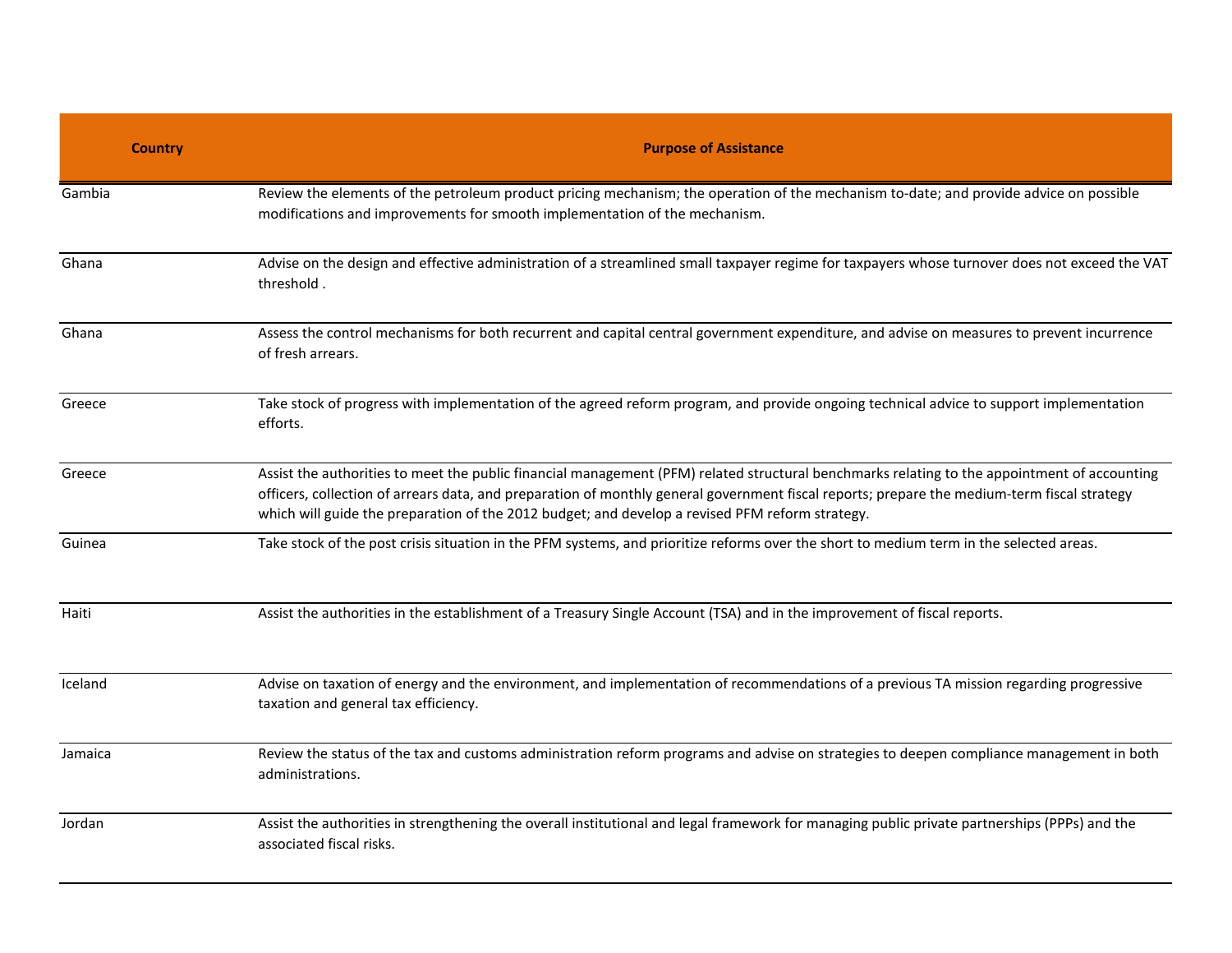| <b>Country</b>                    | <b>Purpose of Assistance</b>                                                                                                                                                                                                                                                                                  |
|-----------------------------------|---------------------------------------------------------------------------------------------------------------------------------------------------------------------------------------------------------------------------------------------------------------------------------------------------------------|
| Jordan                            | Assist the authorities in further strengthening puclic financial management (PFM) to support fiscal adjustment, including by collecting data on<br>subsidies.                                                                                                                                                 |
| Kenya                             | Support the development of a coherent and enduring puclic financial management (PFM) legal framework, which underpins the objective of<br>macro-fiscal stability while providing a sustainable environment for devolution.                                                                                    |
| Kosovo                            | Take stock of reform implementation of the recommendations of a previous tax adminsitration mission and support the achivement of Kosovo's<br>tax administration commitments under the Fund-supported program.                                                                                                |
| Kyrgyz Republic                   | Conduct an overview of the tax system.                                                                                                                                                                                                                                                                        |
| Lao People'S Democratic<br>Republ | Review progress in customs reforms and assess technical assistance needs for a medium term strategy to improve taxpayer compliance.                                                                                                                                                                           |
| Latvia                            | Provide practical guidance on the steps that need to be taken to establish a credible Medium-Term Fiscal Framework that meets the<br>requirements of the Stability and Growth Pact's Convergence Program and of the National Medium-Term Fiscal Framework.                                                    |
| Lesotho                           | Evaluate the current state of revenue administration and provide advice on measures necessary to improve effectiveness and efficiency of the<br>revenue administration as it strives to broaden and deepen the domestic tax base within the context of declining Southern African Customs<br>Union transfers. |
| Republic                          | Macedonia, Former Yugoslav Assist on strengthening the design and implementation of the medium-term budget framework.                                                                                                                                                                                         |
| Malawi                            | Assist with strengthening of the fiscal regime for natural resources.                                                                                                                                                                                                                                         |
| Mauritania                        | Advise on finalizing a medium-term tax reform plan that follows the recommendations established in preceding TA reports.                                                                                                                                                                                      |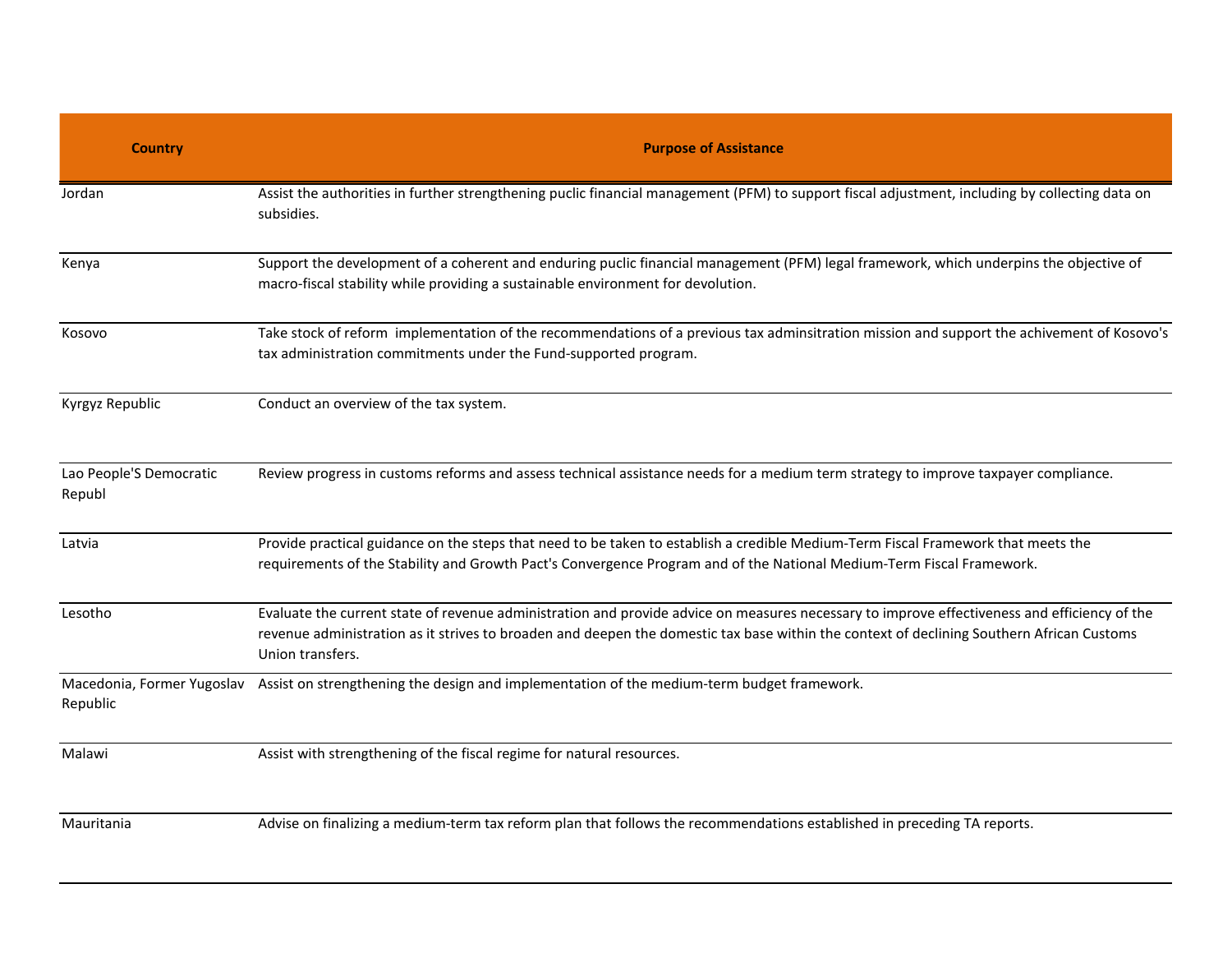| <b>Country</b>          | <b>Purpose of Assistance</b>                                                                                                                                                                                                                                                                                                |
|-------------------------|-----------------------------------------------------------------------------------------------------------------------------------------------------------------------------------------------------------------------------------------------------------------------------------------------------------------------------|
| Mexico                  | Support the customs administration reforms that the authorities have initiated in the framework of their medium-term strategy, and in<br>coordination with the World Bank and the World Customs Organization.                                                                                                               |
| Mexico                  | Assess the performance and potential reform of the IETU -- a form of minimum corporate income tax -- to assist the authorities in preparing<br>their report on the IETU to congress.                                                                                                                                        |
| Moldova                 | Review the key aspects of the tax system with a view to recommending specific policy measures that will strengthen its revenue raising<br>potential, eliminate distortions that adversely affect growth and job creation, and begin harmonization with the European Union system where<br>necessary.                        |
| Moldova                 | Review recent progress in expenditure rationalization by identifying and quantifying the fiscal impact of specific measures that have been<br>implemented or are planned.                                                                                                                                                   |
| Montenegro              | Assess the current status of tax administration and provide advice and specific recommendations on the direction for tax administration<br>reforms, including any changes needed to modernize the organization and management of the tax administration, its main systems and<br>processes, and improve its human capacity. |
| Montenegro              | Advise the authorities on a strategy for introducing and operationalizing a medium-term budget framework (MTBF).                                                                                                                                                                                                            |
| Mozambique, Republic of | Assess progress with the design and implementation of the public financial management (PFM) reforms and implementation of previous FAD TA<br>recommendations.                                                                                                                                                               |
| Mozambique, Republic of | Provide follow up advice on previous FAD TA recommendations on the strengthening of the Revenue Authority, and develop a TA action plan.                                                                                                                                                                                    |
| Namibia                 | Assist in further advancing program budgeting and recommend additional measures necessary.                                                                                                                                                                                                                                  |
| Niger                   | Review the status of tax and customs administration and help identify the medium-term reform priorities that should be part of the revenue<br>administration modernization program.                                                                                                                                         |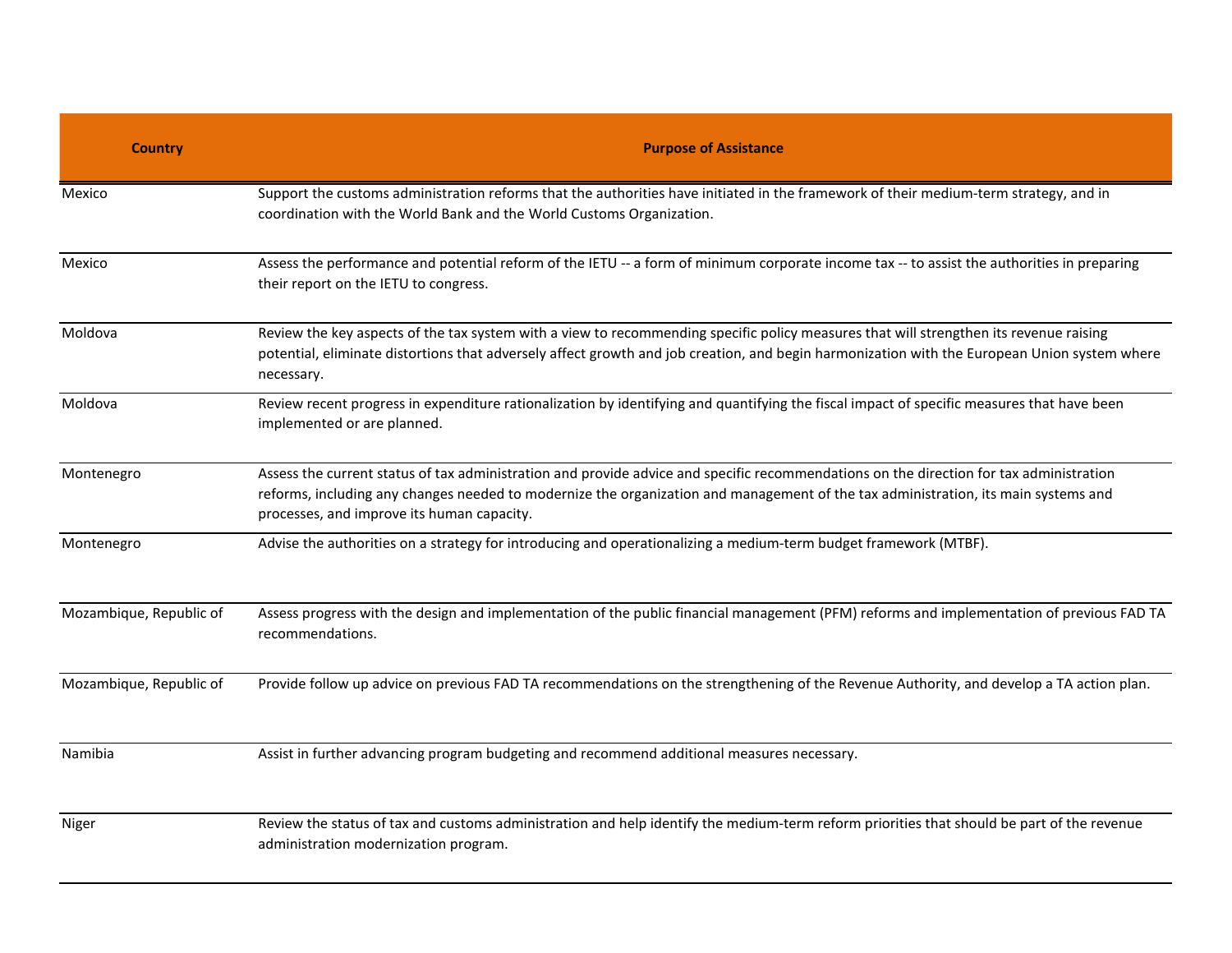| <b>Country</b> | <b>Purpose of Assistance</b>                                                                                                                                                                                                                                                   |
|----------------|--------------------------------------------------------------------------------------------------------------------------------------------------------------------------------------------------------------------------------------------------------------------------------|
| Niger          | Take stock of progress in implementing the medium-term expenditure framework.                                                                                                                                                                                                  |
| Panama         | Provide advice on setting up a sovereign wealth fund (SWF) as an element of the fiscal framework, including its potential objectives and specific<br>legal and institutional arrangements.                                                                                     |
| Paraguay       | Assist the authorities in adapting the legal and institutional framework to better manage fiscal risks from Public-Private Partnerships (PPPs),<br>including identification of the most important steps to address immediate fiscal risks within the existing legal framework. |
| Paraguay       | Review progress on developing a macro-fiscal framework and improving public investment management and assist on further developing the<br>framework in relation to fiscal risks and the identification of and reporting on contingent liabilities.                             |
| Peru           | Discuss with the management team of the revenue administration (SAT) TA priorities for future assistance.                                                                                                                                                                      |
| Peru           | Advice on how to establish a sovereign wealth fund (SWF) as a consistent element of a fiscal framework focused on a macro-stabilization<br>objective.                                                                                                                          |
| Serbia         | Support updating the public financial management (PFM) reform strategy following the recent enactment of fiscal responsibility legislation.                                                                                                                                    |
| Seychelles     | Assess the revenue administration and tax policy reforms and support the preparations for VAT implementation.                                                                                                                                                                  |
| Sierra Leone   | Review reform developments and provide guidance to the authorities in meeting the strategic objectives and goals set under the Integrated<br>Public Financial Management Reform Strategy.                                                                                      |
| Sierra Leone   | Provide advice on the design and implementation of the automatic petroleum product pricing mechanism.                                                                                                                                                                          |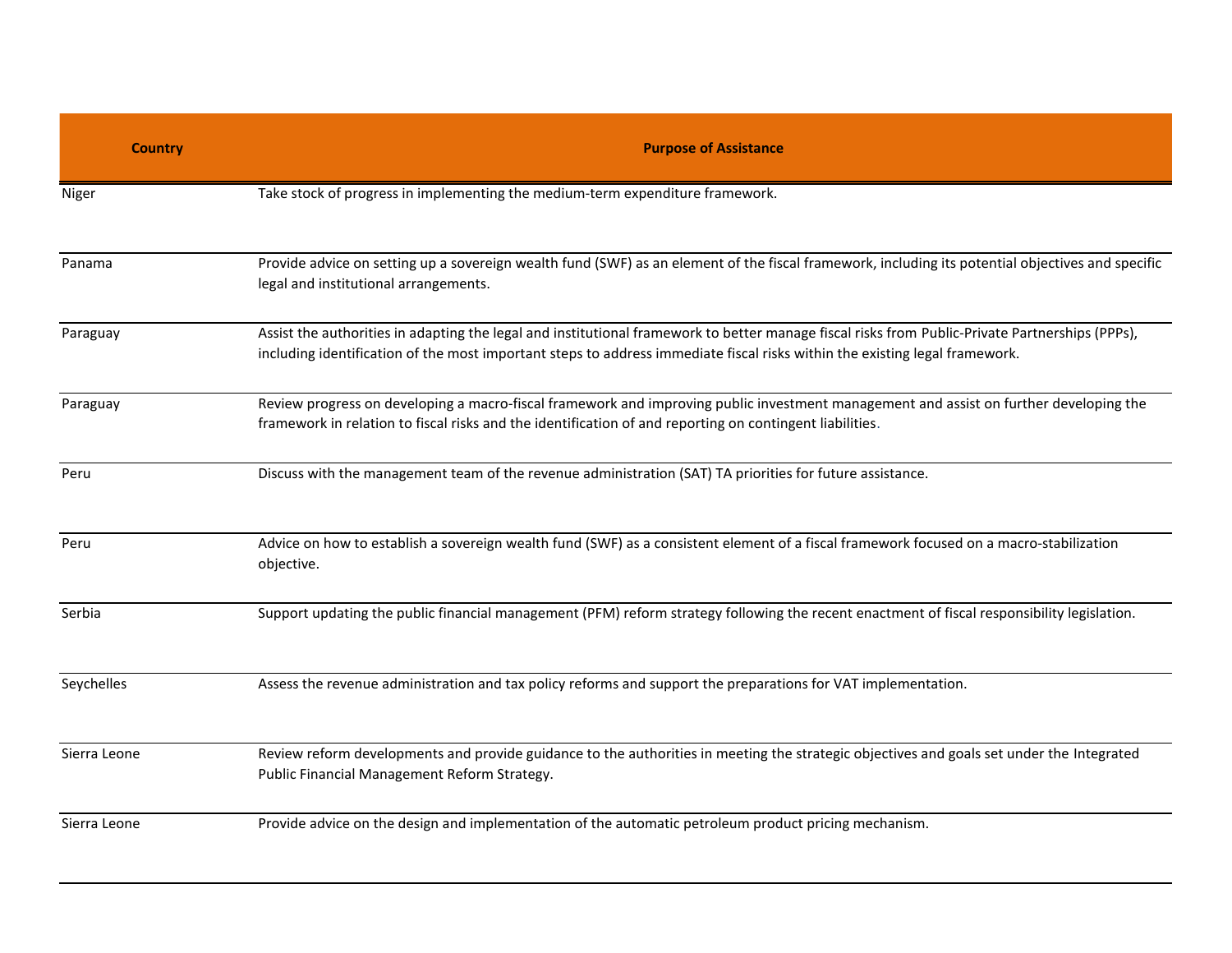| <b>Country</b>       | <b>Purpose of Assistance</b>                                                                                                                                                                                                                                      |
|----------------------|-------------------------------------------------------------------------------------------------------------------------------------------------------------------------------------------------------------------------------------------------------------------|
| Solomon Islands      | Provide specific guidance to the authorities on the design and implementation of a tax framework for mining and forestry activities.                                                                                                                              |
| South Africa         | Advise on strengthening the basic analytical framework and recommend tools to assess fiscal policy used in the National Treasury.                                                                                                                                 |
| Suriname             | Review tax and customs operations in the context of developing an implementation plan to support VAT introduction.                                                                                                                                                |
| Swaziland            | Support the authorities to identify gaps in the public financial management (PFM) system and develop a set of measures to address gaps in the<br>areas of commitment control, arrears reporting, cash management, expenditure monitoring and fiscal transparency. |
| Swaziland            | Assess the status of the revenue administration reform strategy and provide advice on next steps, paying particular attention to the preparation<br>and implementation plan for VAT.                                                                              |
| Syrian Arab Republic | Assess implementation of the action plan for public financial management (PFM) reforms recommended and agreed with the authorities by a<br>2010 TA mission, and advise on medium-term budget planning and management, budget integration, and treasury reforms.   |
| Syrian Arab Republic | Advise on the automation and strengthening of the accounting system, developing risk management capabilities, and enhancing customs<br>procedures to meet WTO standards.                                                                                          |
| Tajikistan           | Review the structure of the tax system and suggest ways to improve its efficiency and fairness, bolster revenue, and contribute to growth.                                                                                                                        |
| Tanzania             | Assess the mechanisms for budget preparation both on an annual and a medium-term basis.                                                                                                                                                                           |
| Tanzania             | Provide advice on mining taxation, and undertake a general review of tax policy.                                                                                                                                                                                  |